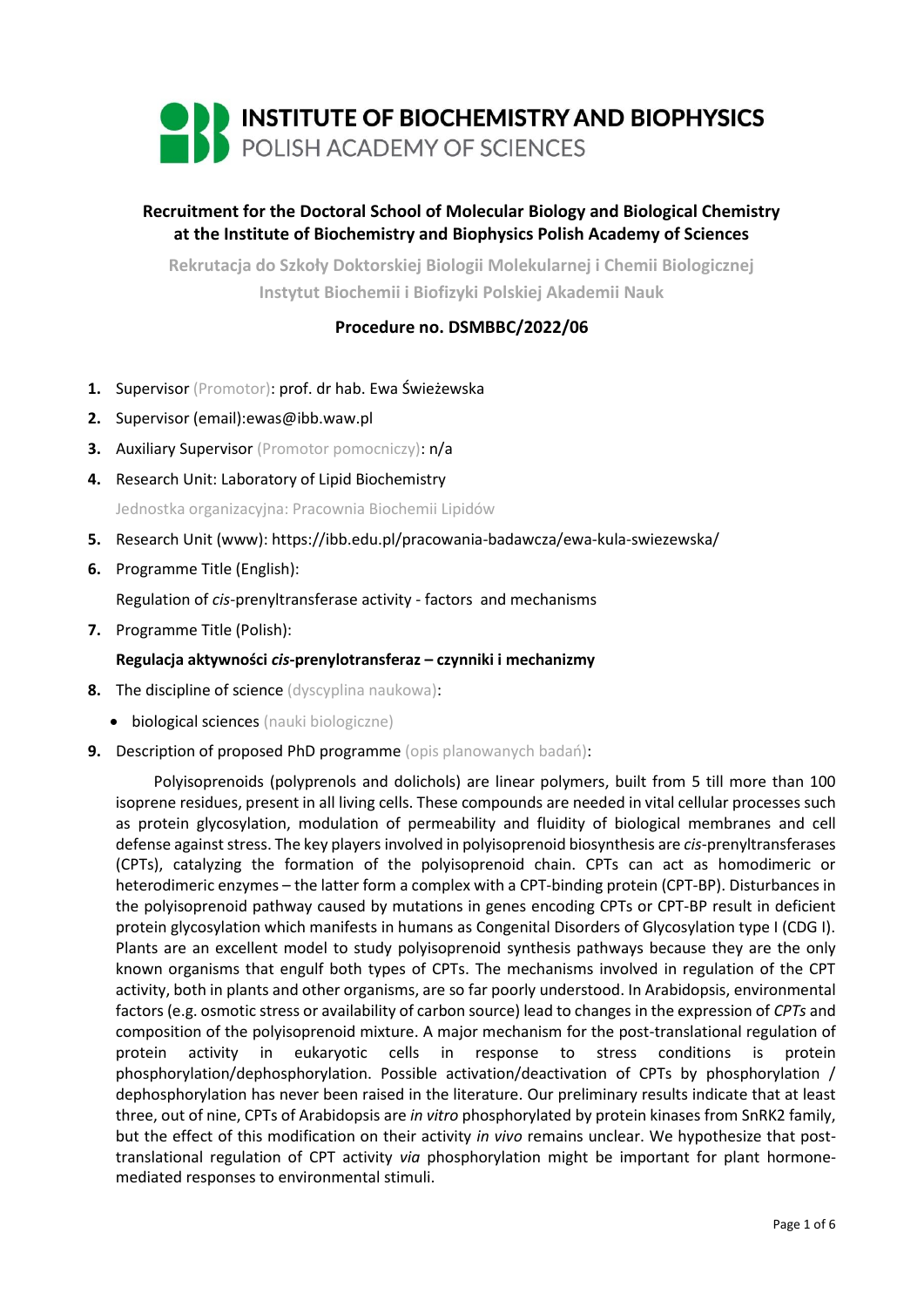In proposed PhD project we are planning to elucidate the role of CPT phosphorylation *in planta* using transgenic Arabidopsis plants expressing engineered CPTs (phosphomimetic and nonphosphorylatable mutations) and in parallel, using mutants devoid of SnRK kinase activity (collaboration with prof. G. Dobrowolska, IBB PAS). In the tissues of transgenic and mutant plants content of polyisoprenoids and other isoprenoid lipids, e.g. phytosterols, carotenoids will be analyzed. Phenotype of transgenic plants and their susceptibility to abiotic stress will be tested too. In parallel, response of WT and selected mutant lines to plant hormones will be elucidated.

Obtained results will provide information on regulatory mechanisms maintaining polyprenol and dolichol level in eukaryotic cells.

Molecular biology, biochemical, physiological and microscopy tools will be applied, including: sitedirected mutagenesis, gene cloning and expression of recombinant plant proteins in homo- and heterologous systems, analysis of gene expression by qRT-PCR, SDS-PAGE and Western blotting, analysis of lipids by HPLC/UV and UPLC/MS, confocal microscopy observations.

Joining our team the Candidate will participate in our efforts aimed at elucidation of basic scientific questions results of which open perspectives for future CDG disease therapies and other biotechnological applications. The Candidate will be given an opportunity to conduct an interesting scientific project using up-to date techniques, to gain new knowledge and skills and to increase her/his professional competence.

- **10.** Literature references related to conducted /planned research (literatura związana z planowanymi badaniami):
	- Swiezewska E, Danikiewicz W (2005) Polyisoprenoids: Structure, biosynthesis and function. Prog. Lipid Res. 44, 235-258. doi:10.1016/j.plipres.2005.05.002
	- Surmacz L, Swiezewska E. (2011) Polyisoprenoids Secondary metabolites or physiologically important superlipids? Biochem. Biophys. Res. Commun., 407, 627-632. doi: 10.1016/j.bbrc.2011.03.059
	- Kulik A, Wawer I, Krzywińska E, Bucholc M, Dobrowolska G (2011) SnRK2 protein kinases--key regulators of plant response to abiotic stresses. OMICS. 15, 859-872. doi: 10.1089/omi.2011.0091

### **11.** Requirements for the candidate:

**a)** hold a degree of Master of Science [*Magister*], Master of Engineering [*Magister Inżynier*], medical doctor or equivalent in the field of: exact sciences, natural sciences, medical sciences or related disciplines, granted by a Polish or foreign university; a person who does not possess the qualifications described above may take part in the competition, but must obtain the qualifications in question and provide the relevant documents before the start of the programme at the Doctoral School (i.e., October 1, 2022);

posiadanie tytułu zawodowego magistra, magistra inżyniera, lekarza lub innego równorzędnego na polskiej lub zagranicznej uczelni w dziedzinie: nauk ścisłych, przyrodniczych, medycznych lub pokrewnych; w naborze może wziąć udział osoba nieposiadająca kwalifikacji opisanych w zdaniu poprzedzającym, jednak musi je uzyskać i stosowne dokumenty dostarczyć przed rozpoczęciem kształcenia w Szkole Doktorskiej (tj. przed 1 października 2022 r.)

### **b)** basic knowledge in molecular biology and biochemistry methods

podstawowa wiedza z zakresu biologii molekularnej i biochemii metod

**c)** practical skills in working with plants will be an asset

praktyczne umiejętności pracy z roślinami będą atutem

**d)** well-organized personality, open to new challenges

osobowość dobrze zorganizowana, otwarta na nowe wyzwania

**e)** communicative English

znajomość języka angielskiego na poziomie komunikatywnym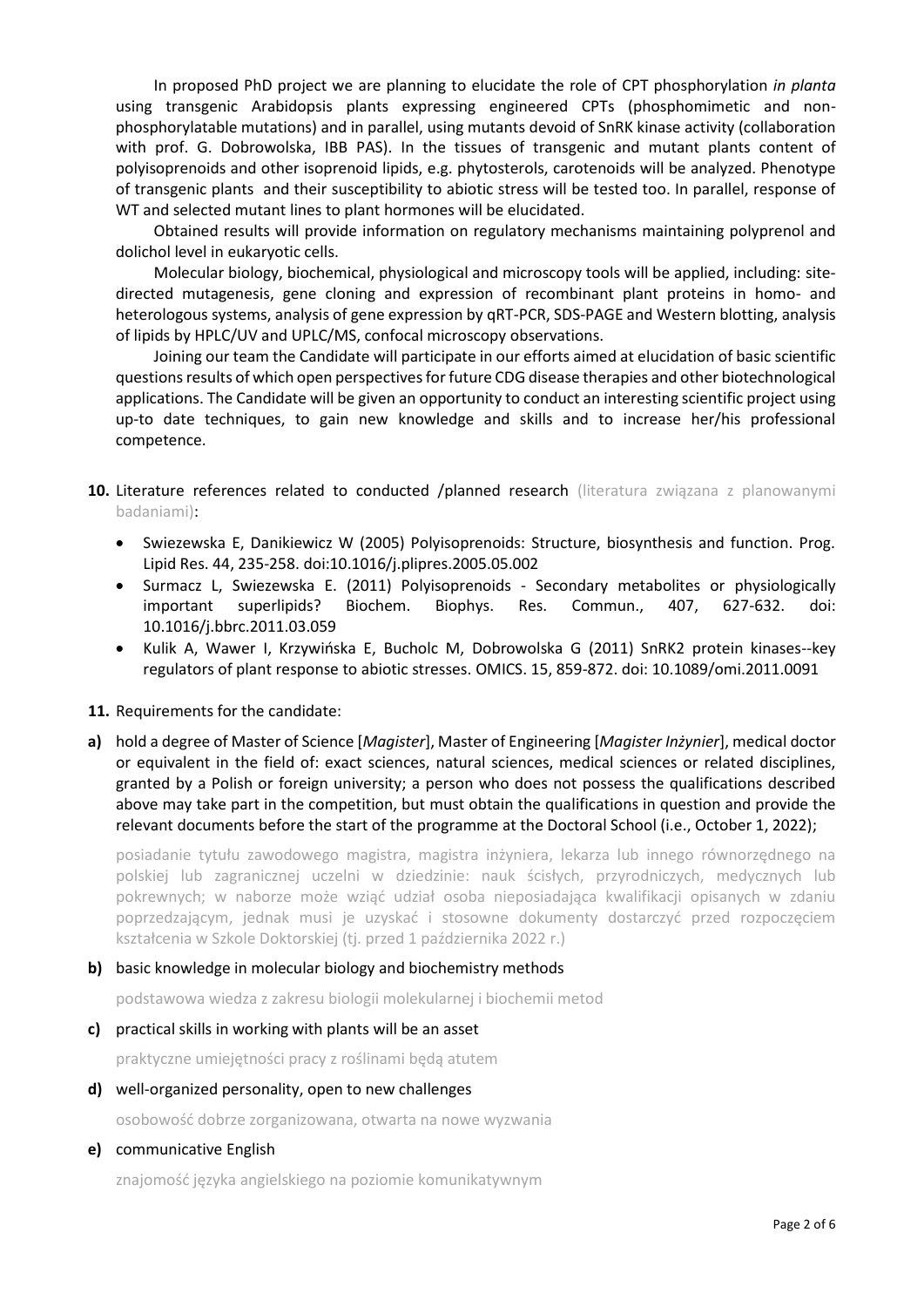## 12. Scholarship amount (net): 3000 PLN for 1<sup>st</sup> and 2<sup>nd</sup> year, 3500 PLN for 3<sup>rd</sup> and 4<sup>th</sup> year

Wysokość stypendium (netto): 3000 PLN na pierwszym i drugim roku, 3500 PLN na trzecim i czwartym roku.

### **13.** Number of positions available: 1

Liczba dostępnych miejsc: 1

**14.** Deadline for submission of documents: **from 1st to 15th June 2022** (documents must not be submitted earlier than June 1, 2022)

Termin rozpoczęcia i zakończenia przyjmowania dokumentów: **od 1 czerwca do 15 czerwca 2022 r**. (dokumenty nie mogą być złożone przed 1 czerwca 2022)

**15.** Selected candidates will be invited for **the interview** that **will take place from 24th to 30th June 2022** (the exact date will be given in the invitation).

Wybrani kandydaci zostaną zaproszeni na rozmowę kwalifikacyjną, która odbędzie się w terminie **od 24 do 30 czerwca 2022 r.** (dokładny termin zostanie przekazany w zaproszeniu na rozmowę).

#### **16.** The recruitment procedure must be completed until **July 6, 2022**.

Termin rozstrzygnięcia konkursu **6 lipca 2022 r.**

#### **17.** Required documents:

**a)** an application for admission to the Doctoral School, together with consent to the processing of personal data for the recruitment procedure and a statement on familiarising oneself with recruitment rules and conditions; [\(link to the form\)](https://ibb.edu.pl/app/uploads/2022/05/application-form_doctoralschool_ibb-pas.docx)

podanie o przyjęcie do Szkoły Doktorskiej wraz ze zgodą na przetwarzanie danych osobowych na potrzeby postępowania rekrutacyjnego oraz oświadczeniem o zapoznaniu się z zasadami i warunkami rekrutacji; ([odnośnik do formularza](https://ibb.edu.pl/app/uploads/2022/05/application-form_doctoralschool_ibb-pas.docx))

**b)** a copy of the diploma from a university or the candidate's statement on the estimated graduation date;

odpis dyplomu ukończenia uczelni wyższej lub oświadczenie kandydata o przewidywanym zakończeniu studiów;

**c)** a scientific curriculum vitae including information on the candidate's participation in scientific projects and other related activities, such as publications, involvement in science club, participation in academic conferences with an oral or poster presentation, national and international internships, prizes and awards, participation in grants, popularization of science, voluntary work;

życiorys naukowy zawierający informacje o udziale kandydata w projektach naukowych i innych aktywnościach związanych z działalnością naukową taką jak: publikacje, prace w kołach naukowych, udział w konferencjach naukowych z referatem, posterem, staże krajowe i zagraniczne, nagrody i wyróżnienia, udział w grantach, popularyzacji nauki, wolontariacie;

**d)** a list of completed university courses with marks;

wykaz ukończonych kursów uniwersyteckich wraz z ocenami;

**e)** a motivation letter;

list motywacyjny;

**f)** contact details to at least one academic adviser or academic staff member holding at least a doctor's degree, who has agreed to give an opinion on the applicant. The opinion should not be attached to the application;

dane kontaktowe do co najmniej jednego dotychczasowego opiekuna naukowego lub innego pracownika naukowego ze stopniem co najmniej doktora, który zgodził się wcześniej wydać opinię na temat kandydata. Opinii nie należy załączać do aplikacji;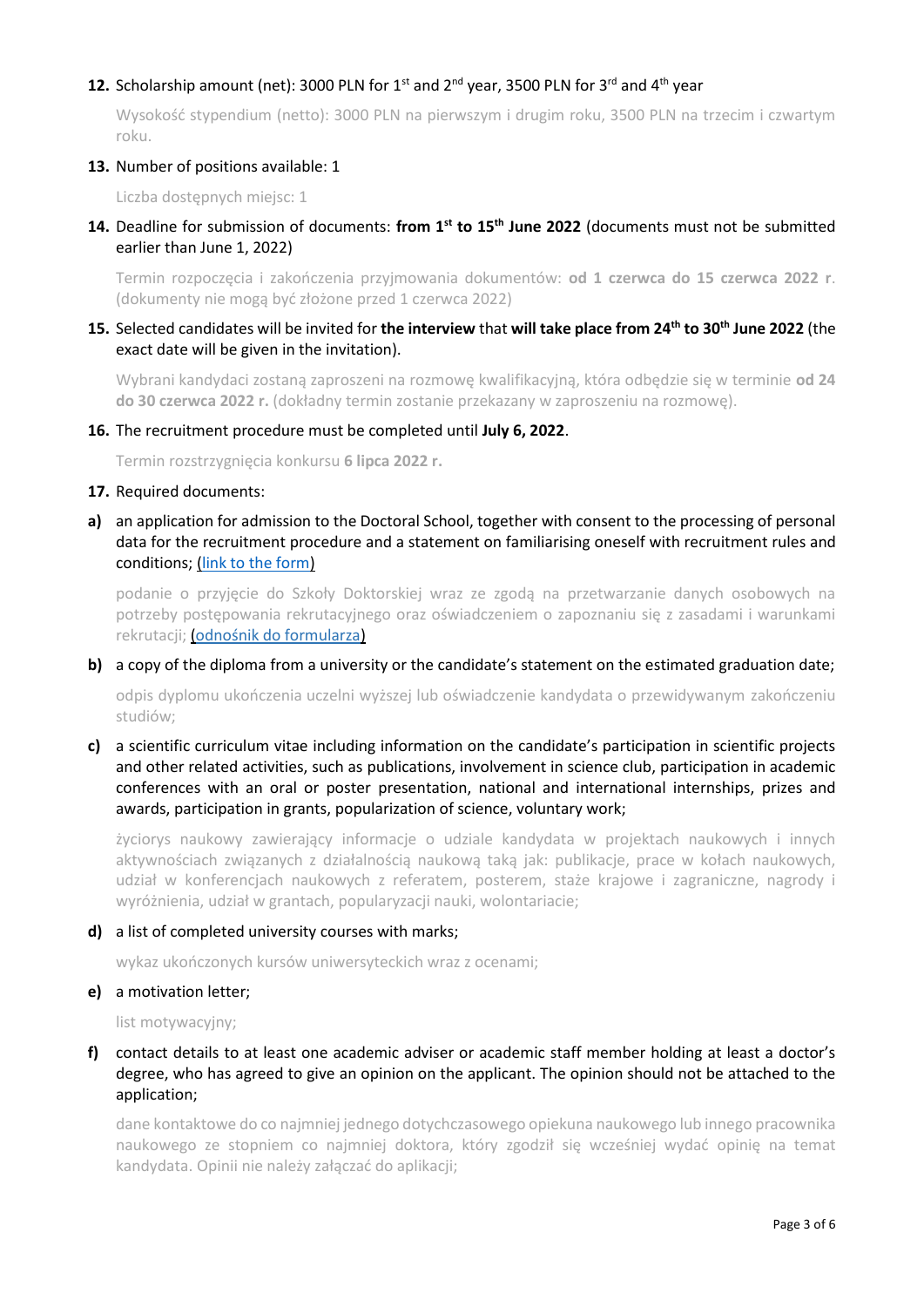**g)** in the case of having a disability certificate or a certificate on the degree of disability, or a certificate referred to in Article 5 and Article 62 of the Act of 27 August 1997 on Vocational and Social Rehabilitation and Employment of Persons with Disabilities – a statement of holding such certificate;

w przypadku posiadania orzeczenia o niepełnosprawności lub orzeczenia o stopniu niepełnosprawności albo orzeczenia, o którym mowa w art. 5 oraz art. 62 ustawy z dnia 27 sierpnia 1997 r. o rehabilitacji zawodowej i społecznej oraz zatrudnianiu osób niepełnosprawnych – oświadczenie o jego posiadaniu;

**h)** candidates holding a diploma of completing studies abroad shall additionally attach a certified translation of the diploma, including the supplement, into Polish or English, unless the diploma or an official copy thereof, including the supplement, has been issued in English.

kandydat legitymujący się dyplomem ukończenia studiów za granicą składa dodatkowo poświadczone tłumaczenie dyplomu, wraz z suplementem, na język polski lub angielski, chyba, że dyplom lub jego oficjalny odpis, wraz z suplementem, został wydany w języku angielskim;

- **18.** Language of documents (język dokumentów):
	- **either English or Polish up to the candidate's choice** (angielski lub polski do wyboru przez kandydata)

**19.** How to apply (jak złożyć aplikację):

Use the Application form for admission to the Doctoral School [\(link to the form\)](https://ibb.edu.pl/app/uploads/2022/05/application-form_doctoralschool_ibb-pas.docx)

Użyj formularza Podania o przyjęcie do Szkoły Doktorskiej ([odnośnik do formularza](https://ibb.edu.pl/app/uploads/2022/05/application-form_doctoralschool_ibb-pas.docx))

Merge all required documents as a single pdf file

Połącz wszystkie dokumenty w jeden plik formatu pdf

Send this file as an attachment to [PhDschool-recruitment@ibb.waw.pl](mailto:PhDschool-recruitment@ibb.waw.pl) **or** post documents to

Doctoral School (room 41) Institute of Biochemistry and Biophysics Polish Academy of Sciences Pawinskiego 5a 02-106 Warszawa Poland

Wyślij plik pdf na adres [PhDschool-recruitment@ibb.waw.pl](mailto:PhDschool-recruitment@ibb.waw.pl) lub prześlij dokumenty na adres:

Szkoła Doktorska (pokój 41) Instytut Biochemii i Biofizyki Polska Akademia Nauk ul. Pawińskiego 5a 02-106 Warszawa Polska

Include "**Procedure no. DSMBBC/2022/06**" and your first and last name as the subject of the e-mail

W tytule wiadomości e-mail umieść "**Procedure no. DSMBBC/2022/06"** oraz Twoje imię i nazwisko.

The application must contain all documents described in section 17

Aplikacja musi zawierać wszystkie dokumenty opisane w punkcie 17

- **20.** The recruitment process consists of two stages:
- **a)** selection of candidates by the Committee based on their previous achievements and academic performance presented in the documents submitted; for each position no more than 4 applicants who have achieved the highest scores, but no less than 60% of the maximum points, shall be qualified for the next stage;
- **b)** an interview conducted by the Committee including in particular: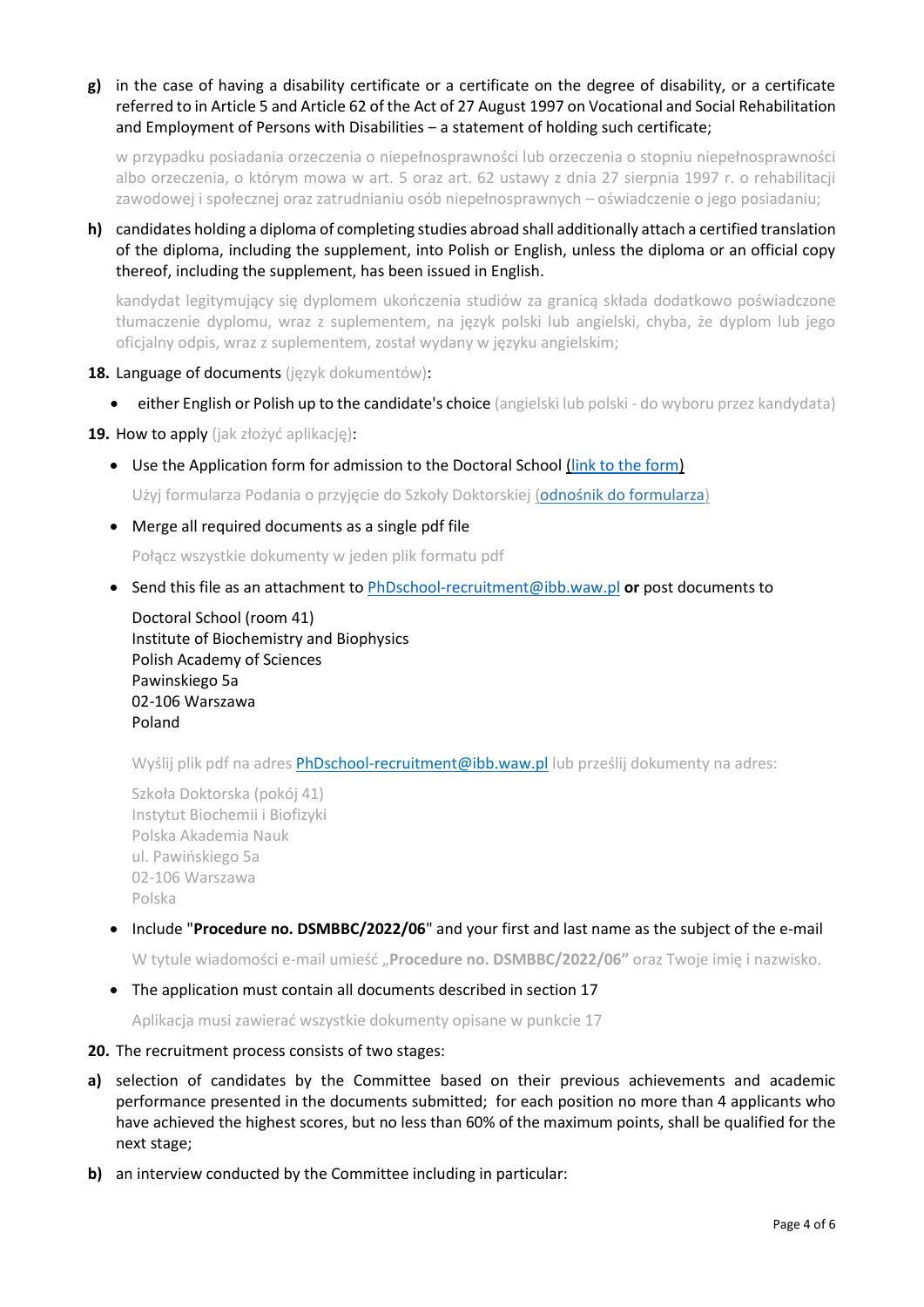- a presentation delivered by the candidate containing the outcomes of his/her research (a Master's thesis or other research work carried out by the candidate); the presentation must not last longer than 10 minutes;
- questions asked by the members of the Committee related to the presented project, the methods used and interpretation of the results obtained;
- questions asked by the members of the Committee related to the proposed PhD programme described in the recruitment announcement;
- questions related to the candidate's motivation for scientific work.

Rekrutacja składa się z dwóch etapów:

- **a)** selekcji kandydatów przez Komisję na podstawie dotychczasowych osiągnięć i wyników w nauce przedstawionych w złożonych dokumentach; dla każdego oferowanego miejsca do kolejnego etapu zakwalifikowane zostaną nie więcej niż 4 osoby, które uzyskały najlepszą ocenę, nie mniejszą jednak niż 60% maksymalnej liczby punktów.
- **b)** rozmowy kwalifikacyjnej z Komisją, która obejmuje:
	- prezentację podczas której kandydat przedstawia wyniki swoich badań (pracy magisterskiej lub innej pracy badawczej wykonanej przez kandydata); prezentacja może trwać nie dłużej niż 10 minut;
	- zadanie pytań przez członków Komisji sprawdzających znajomości tematyki przedstawionej przez kandydata, stosowanych przez niego metod oraz umiejętności interpretacji uzyskanych wyników;
	- zadanie pytań przez członków Komisji sprawdzających znajomości tematyki wymienionej w ogłoszeniu o rekrutacji (proponowanym programie badawczym);
	- poznanie motywacji kandydata do pracy naukowej.
- 21. Language of interview (język rozmowy kwalifikacyjnej):
	- **either English or Polish up to the candidate's choice** (angielski lub polski do wyboru przez kandydata)
- **22.** Criteria for evaluation of candidates:
- **a)** Stage One
	- learning outcomes (a scale of the evaluation:  $0.0 6.0$  points);
	- participation in a scientific project or an academic conference (a poster or oral presentation) (a scale of the evaluation:  $0.0 - 1.0$  points);
	- co-authorship of a research paper (depending on the role in the publication) (a scale of the evaluation:  $0.0 - 1.0$  points);
	- involvement in science club (a scale of the evaluation: 0.0 or 0.5 points);
	- other achievements, e.g., awards, honors, scholarships, domestic and foreign internships, voluntary work, popularization of science (a scale of the evaluation:  $0.0 - 1.5$  points).
- **b)** Stage Two
	- understanding of the project performed and methods used; the ability to interpret the results obtained; knowledge in the field related to the presented project (a scale of the evaluation: 0-10 points);
	- knowledge in the field related to the proposed PhD programme described in the recruitment announcement (a scale of the evaluation: 0-10 points);
	- form of presentation of the candidate's results (a scale of the evaluation: 0-3 points).